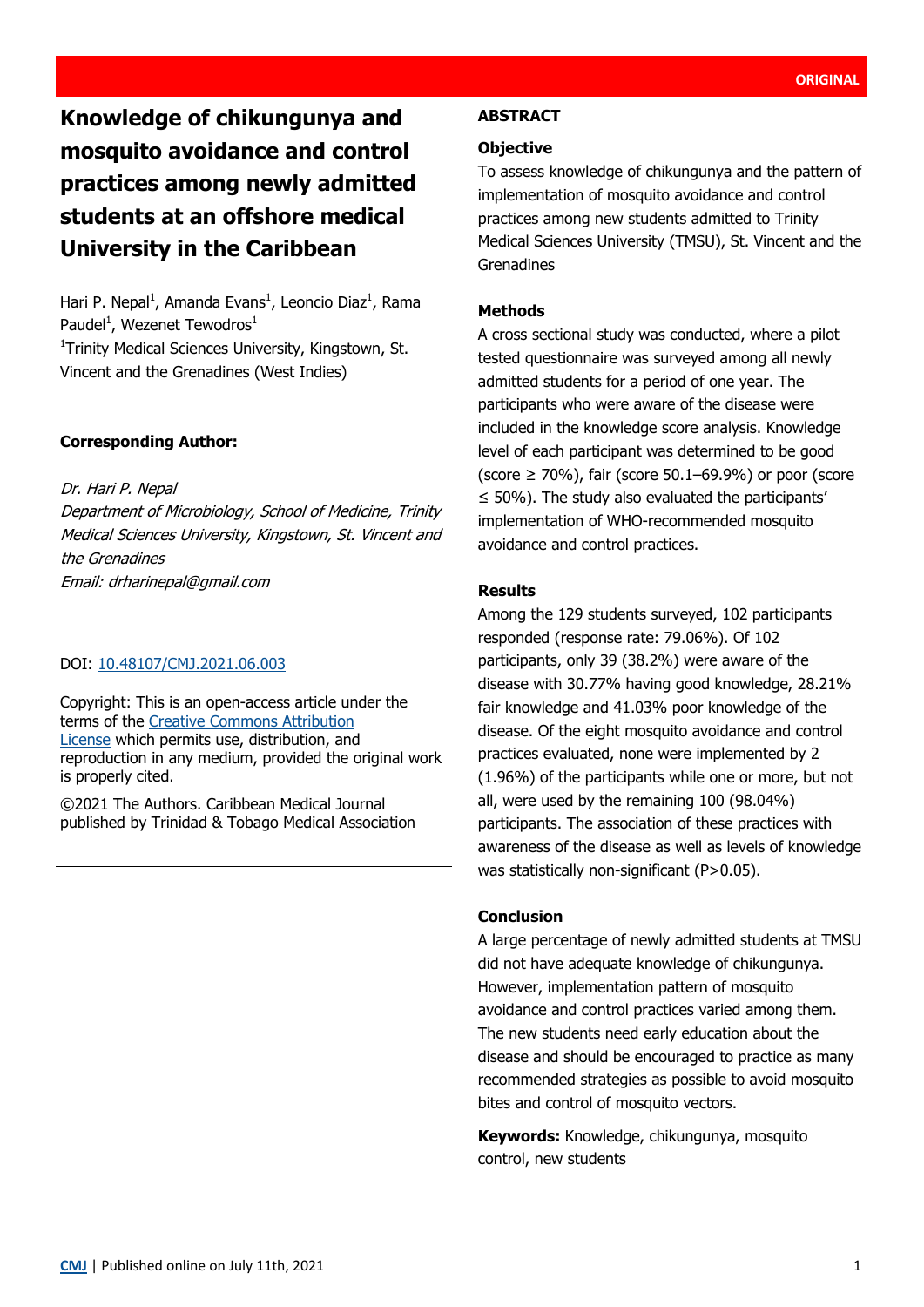## **INTRODUCTION**

Chikungunya is a viral disease transmitted to humans by infected mosquitoes. The disease is caused by chikungunya virus which is a positive sense RNA virus belonging to alphavirus genus of the Togaviridae family.<sup>1</sup> The virus is transmitted by the same mosquitoes (Aedes aegypti and Aedes albopictus) involved in the transmission of the dengue and zika viruses. These three viral diseases also share some clinical features and can be misdiagnosed in areas where these viruses are endemic. $2$ 

The name "chikungunya" comes from a word in the Kimakonde language, meaning "to become contorted", and describes the stooped appearance of sufferers with joint pain (arthralgia). $3$  Severe joint pain and fever are the most obvious presentations of the disease and may persist for weeks, months, or years. Other symptoms include muscle pain, headache, nausea, fatigue and rash. $2,4,5$  The disease may lead to complications such as myocarditis, hepatitis and ocular and neurological disorders.<sup>6</sup>

The disease was first described during an outbreak in southern Tanzania in 1952, but has now been identified in over 60 countries in Asia, Africa, Europe and the Americas.<sup>7</sup> An estimate indicated that 3.6 billion people living in 124 countries are at high risk of contracting this disease.<sup>8</sup>

It was reported that the disease reached the American region by the end of 2013 and has been spreading around the region. By July 2014, it had caused more than 440,000 cases of disease in more than 20 countries of the Caribbean and Central and South America.<sup>9</sup> In 2017 alone, there were over 180,000 cases of chikungunya in this region. $10$ 

The disease affected St. Vincent and Grenadines primarily in 2013 and 2014. According to the Pan American Health Organization (PAHO), a regional branch of the WHO, a total of 1,220 suspected cases (1,352 per 100,000 population) and 173 laboratory confirmed cases were reported in these years. $^{11}$  In 2015, no cases were reported. However, in 2016, a total of 154 suspected cases and one laboratoryconfirmed case (152 cases per 100,000 population) were registered in PAHO.<sup>11</sup>

Three important factors have been highlighted by PAHO to explain the rapid transmission of the disease in the American region: 1) it is a new virus in the Americas; 2) since it is a new virus, defenses have not been built against it and the entire population is susceptible to chikungunya; 3) the Aedes mosquito is widely distributed in the region due to the climatic, temperature, and moisture conditions of tropical countries.<sup>12</sup>

Although the disease is often self-resolving and has a low fatality rate  $(\sim 0.1\%)^{12}$ , it leads to acute and chronic disability has considerable implications, including a substantial impact on quality of life for infected patients as well as considerable impacts on the economy and community health.<sup>14,15</sup>

Since there is no licensed vaccine or specific drug treatment for chikungunya infection, the United States Center for Disease Control and Prevention (CDC) has focused on raising awareness among both healthcare providers and the traveling public.<sup>16</sup> However, the level and extent of awareness remain unknown.<sup>17</sup> The CDC has also encouraged residents and travelers to areas in the tropics where chikungunya disease was prevalent to adopt personal protective behaviours and mosquito avoidance strategies to prevent infection.

Students who attend Trinity Medical Sciences University (TMSU) live in St. Vincent and the Grenadines for a few months to a few years. The country is a risk zone for the re-emergence of the disease. The students need to be well aware of the disease from the beginning of their stay on the island and promote their own personal protection. There is no information in the literature regarding knowledge of chikungunya, mosquito avoidance and control practices among newly admitted students at offshore medical universities in the Caribbean region. This allowed us to hypothesise that new students admitted to TMSU lack adequate knowledge about chikungunya disease and do not implement the recommended mosquito avoidance and control practices. Therefore, this study aimed to assess 1) knowledge about the chikungunya disease and 2) the pattern of implementation of mosquito avoidance and control practices among newly admitted students at TMSU in St. Vincent and the Grenadines, an island country in the Caribbean region.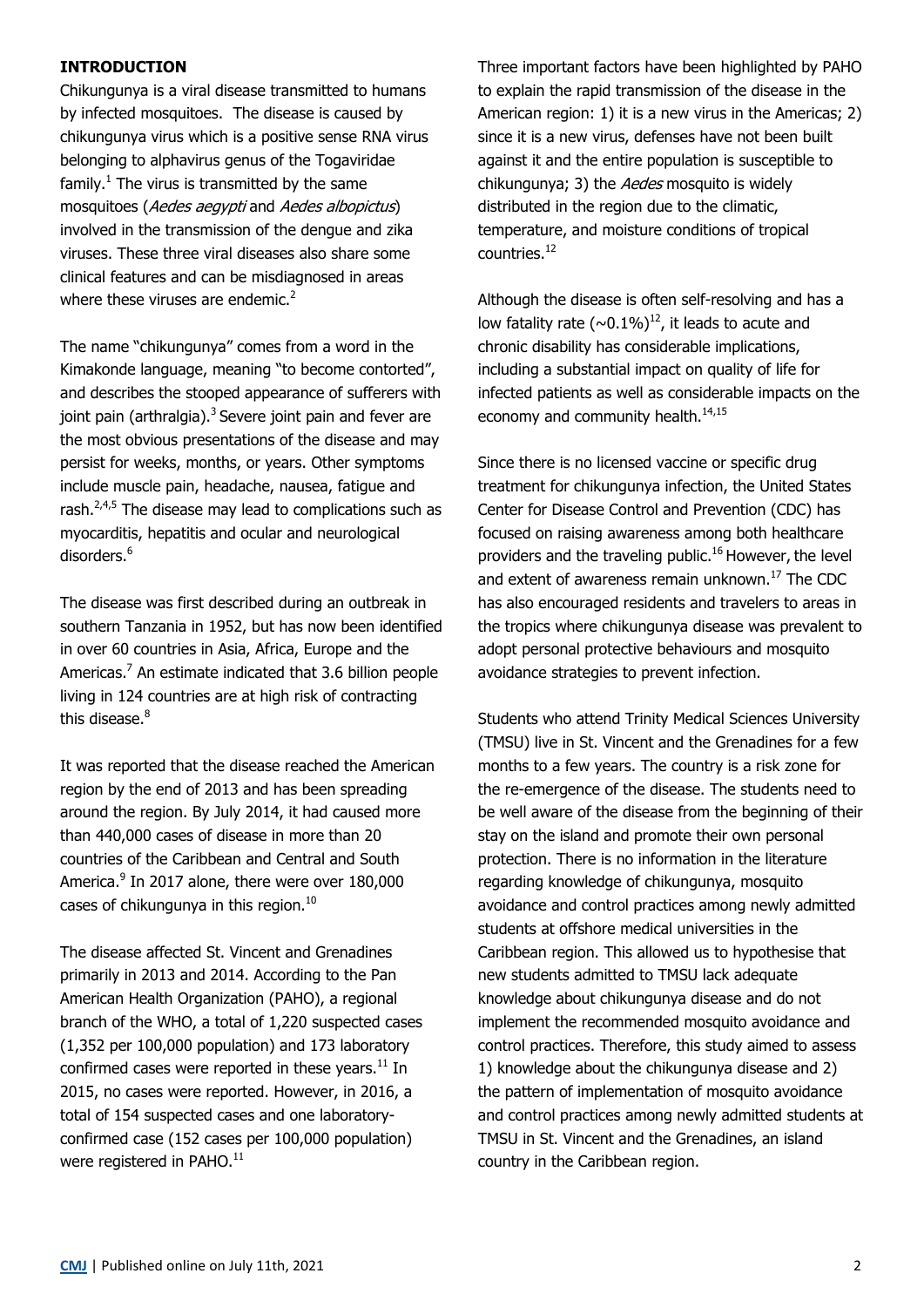## **MATERIALS AND METHODS**

A cross sectional study was conducted for a period of one year (May 01, 2019 to April 30, 2020) at Trinity Medical Sciences University (TMSU). TMSU was established in 2008 as Trinity School of Medicine, an offshore medical school on the island of St. Vincent and the Grenadines, though it achieved university status in 2017. The university currently runs three programs: Doctor of Medicine (MD), Undergraduate (UG) Biomedical Sciences and Master of Health Sciences. It operates on a three-term schedule per calendar year with in-person classes beginning every September, January and May. $^{18}$  Each term consists of 15 weeks.

This study aimed to survey all newly admitted students (N=129) except for the students who transferred from other medical schools and the students promoted to the MD program from the UG Biomedical Sciences program at TMSU.

#### **Study Instrument**

The study used a 26-point preformed questionnaire with multiple choices that let participants select one answer from a defined list of choices. The questionnaire consisted of a) four items on demographic characteristics of the participants: age, gender, program enrolled in and participant's region of origin, b) one item on the participant's prior visit to a tropical country before coming to St. Vincent and the Grenadines, c) one item on whether the participant had heard of the disease 'chikungunya', d) 12 items to determine the participants' knowledge about chikungunya and e) eight items to assess the mosquito avoidance and control practices implemented by the participants. The questions were pre-tested in 20 students newly admitted to TMSU in the term Spring 2019.

A paper-based questionnaire and a consent form were distributed to each of the participants within two to four weeks of his/her enrollment at the University. The responses were collected and checked for completeness. An outline of the study is presented in Figure 1.

## **Figure 1: An overview of study conducted**

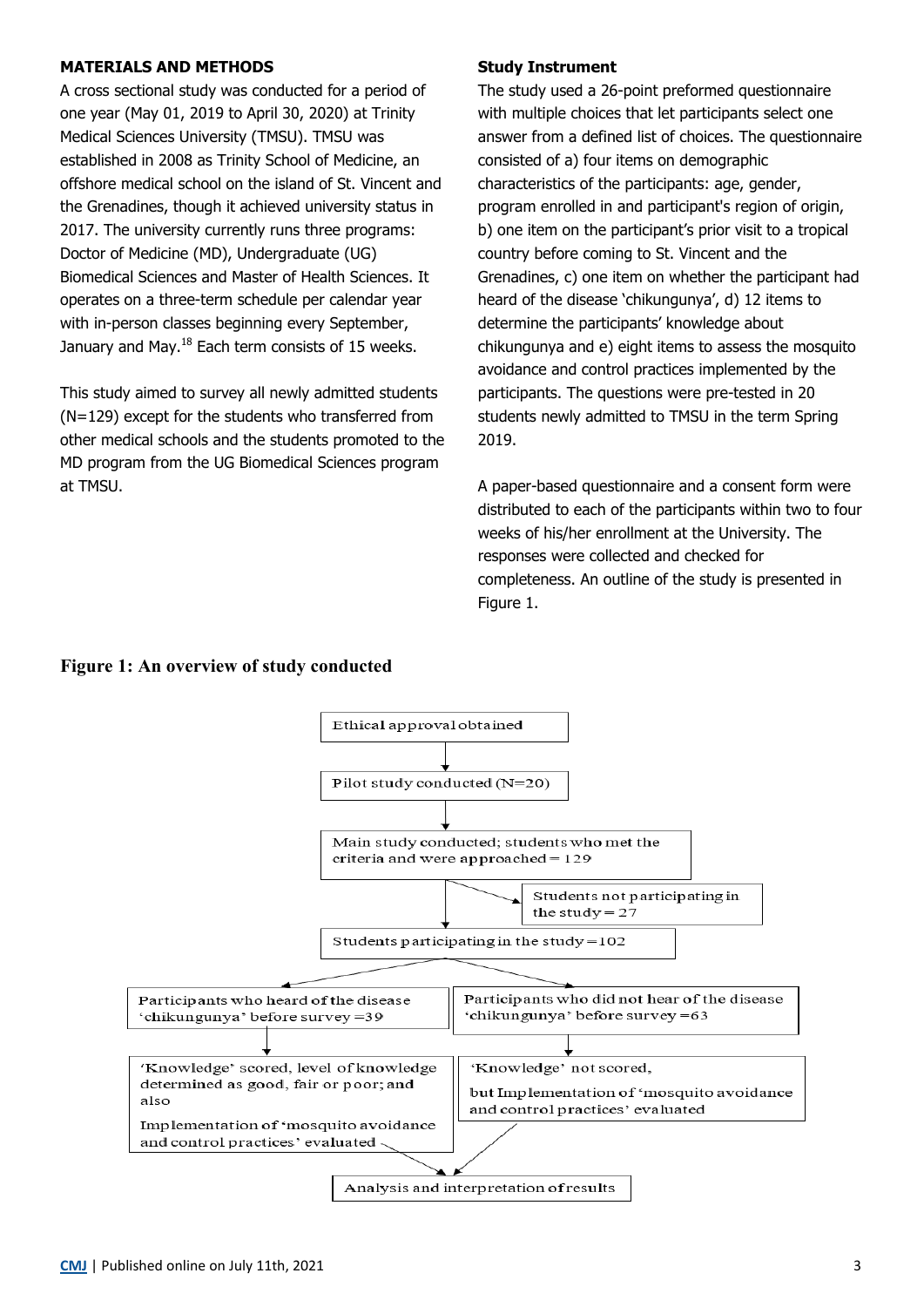# **Data Entry and Determination Knowledge Score**

All data were entered into a Microsoft Excel Sheet. The participants who had heard of the disease name 'chikungunya' before administering the survey were considered as 'aware of disease' and were included in the knowledge score analysis.

The knowledge of participants was scored '1' for each correct answer and scored '0' for incorrect or 'not sure' answers. The maximum cumulative knowledge score (CKS) was 12 (i.e., the score was equal to the total number of the questions in the knowledge section). Total percent knowledge scores (score obtained/CKS  $\times$ 100) were calculated for each participant and knowledge level of each participant was determined to be good (score ≥ 70%), fair (score 50.1–69.9%) or poor (score  $\leq$  50%) as per the previously published report.<sup>19</sup>

## **Data Analysis**

All data were analysed with Statistical Package for the Social Sciences (SPSS) version 16.0. A significance level of 0.05 was used throughout. Categorical variables were described using counts (n) and percentage (%) whereas continuous variables were reported as a mean (standard deviation). Tests of comparison were conducted by using Pearson chi-square, independent sample t test or ANOVA wherever appropriate.

## **RESULTS**

Of the 129 students surveyed, 102 responses were received (response rate: 79.06%). All the responses were complete and were included for analysis. The majority of participants in this study were in the age group of 16-25 years, were males, were currently enrolled in MD program, were from the United States of America and had visited tropical countries before coming to St. Vincent and Grenadines (Table 1).

# **Table 1: Participants' demographic characteristics and status of their prior visit to tropical countries (N=102)**

|                                                                                                      |                      | Frequency       | Percentage |
|------------------------------------------------------------------------------------------------------|----------------------|-----------------|------------|
| Age (Years)                                                                                          |                      |                 |            |
|                                                                                                      | $16 - 25$            | 67              | 65.7       |
|                                                                                                      | $26 - 35$            | $\overline{31}$ | 30.4       |
|                                                                                                      | $36 - 45$            | 3               | 2.9        |
|                                                                                                      | 46 or more           | 1               | 1.0        |
|                                                                                                      |                      |                 |            |
| Gender                                                                                               |                      |                 |            |
|                                                                                                      | Male                 | 54              | 52.9       |
|                                                                                                      | Female               | 48              | 47.1       |
|                                                                                                      |                      |                 |            |
| Program currently enrolled in                                                                        |                      |                 |            |
|                                                                                                      | MD                   | 70              | 68.6       |
|                                                                                                      | UG                   | $\overline{32}$ | 31.4       |
|                                                                                                      |                      |                 |            |
| Participant's region of origin                                                                       |                      |                 |            |
|                                                                                                      | <b>United States</b> | 67              | 65.7       |
|                                                                                                      | Canada               | $\overline{9}$  | 8.8        |
|                                                                                                      | India                | $\overline{16}$ | 15.7       |
|                                                                                                      | Caribbean region     | $\overline{6}$  | 5.9        |
|                                                                                                      | Other                | 4               | 3.9        |
|                                                                                                      |                      |                 |            |
| Visit to a tropical country before coming to<br><b>SVG</b>                                           |                      |                 |            |
|                                                                                                      | No                   | 40              | 39.2       |
|                                                                                                      | <b>Yes</b>           | 62              | 60.8       |
| MD: Doctor of Medicine; UG: Undergraduate Biomedical Sciences; SVG: Saint Vincent and the Grenadines |                      |                 |            |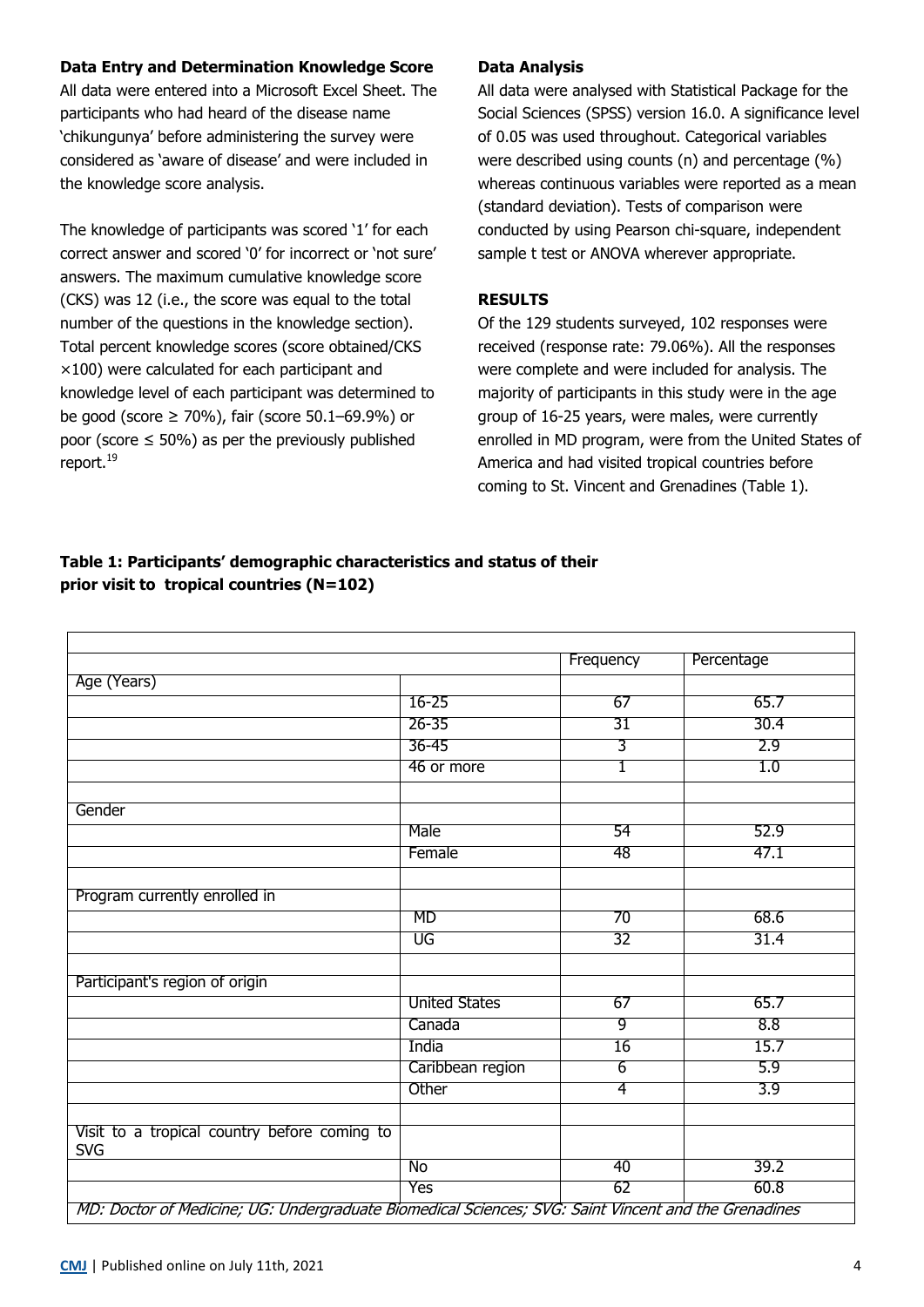# **Awareness**

Of the 102 participants, only 39 (38.2%) people responded positively to having heard of the disease 'chikungunya' and were considered to be aware of the disease.

# **Average Knowledge Score Per Question**

Responses to the questions assessing participant knowledge and the corresponding average knowledge score are presented in Table 2.

# **Table 2: Knowledge questions and response by the participants who were aware of chikungunya (N=39)**

| Questions (items)                                                       |                                                                   | Response Fre-<br>quency (%) | Average knowledge<br>score per each item |  |
|-------------------------------------------------------------------------|-------------------------------------------------------------------|-----------------------------|------------------------------------------|--|
| Do you know that chikungunya out-                                       | Yes (correct)                                                     | 7(17.9%)                    |                                          |  |
| break occurred in St. Vincent and<br>the Grenadines?                    | No                                                                | 32 (82.1%)                  | $0.18 \pm 0.38$                          |  |
|                                                                         | A viral infection (correct)                                       | $25(64.1\%)$                |                                          |  |
|                                                                         |                                                                   |                             |                                          |  |
| What is chikungunya?                                                    | A bacterial infection/ a par-<br>asitic infection/not sure        | 14 (35.9%)                  | $0.64 \pm 0.48$                          |  |
|                                                                         |                                                                   |                             |                                          |  |
| Which insect is responsible for trans-<br>mitting chikungunya?          | Mosquito (correct)                                                | 32 (82.1%)                  | $0.82 \pm 0.38$                          |  |
|                                                                         | Tick/ fly/ not sure                                               | 7 (17.9%)                   |                                          |  |
|                                                                         |                                                                   |                             |                                          |  |
| Which of the given infections is also<br>transmitted in the same way as | Dengue infection (correct)                                        | 28 (71.8%)                  | $0.72 \pm 0.45$                          |  |
| chikungunya?                                                            | Ebola/ not sure                                                   | 11 (28.2%)                  |                                          |  |
|                                                                         |                                                                   |                             |                                          |  |
| During which season is chikungunya<br>most common?                      | Rainy monsoon (correct)                                           | 28 (71.8%)                  | $0.72 \pm 0.45$                          |  |
|                                                                         | Dry winter/ not sure                                              | 11 (28.2)                   |                                          |  |
| Is chikungunya transmitted from                                         | Yes/ not sure                                                     | 19(48.7)                    |                                          |  |
| human to human by direct contact?                                       | No (correct)                                                      | $20(51.3\%)$                | $0.51 \pm 0.50$                          |  |
|                                                                         |                                                                   |                             |                                          |  |
| How many days after an insect bite,                                     | 3-7 days (correct)                                                | 11(28.2)                    |                                          |  |
| does an infected person usually de-<br>velop symptoms of disease?       | 10-15 days/ 1-3 months/<br>not sure                               | 28 (71.8%)                  | $0.28 \pm 0.45$                          |  |
|                                                                         |                                                                   |                             |                                          |  |
| What are the two most common                                            | Fever and joint pain<br>(correct)                                 | 23 (59.0%)                  |                                          |  |
| symptoms of chikungunya?                                                | Sore throat and chest pain/<br>vomiting and diarrhea/ not<br>sure | 16 (41%)                    | $0.59 \pm 0.49$                          |  |
|                                                                         |                                                                   |                             |                                          |  |
| Is there any specific drug available<br>to treat chikungunya?           | Yes/ not sure<br>No (correct)                                     | 31 (79.5%)<br>$8(20.5\%)$   | $0.21 \pm 0.40$                          |  |
|                                                                         |                                                                   |                             |                                          |  |
| Is chikungunya a preventable dis-                                       | Yes (correct)                                                     | 23(59%)                     | $0.59 \pm 0.49$                          |  |
| ease?                                                                   | No/ not sure                                                      | 16(41%)                     |                                          |  |
|                                                                         |                                                                   |                             |                                          |  |
| Is there any vaccine available now                                      | Yes/ not sure                                                     | 27 (69.2%)                  | $0.31 \pm 0.46$                          |  |
| for chikungunya?                                                        | No (correct)                                                      | 12 (30.8%)                  |                                          |  |
| Is there any role of insect control in                                  | Yes (correct)                                                     | 33 (84.6%)                  |                                          |  |
| preventing the disease?                                                 | No/ not sure                                                      | $6(15.4\%)$                 | $0.85 \pm 0.36$                          |  |
|                                                                         |                                                                   |                             |                                          |  |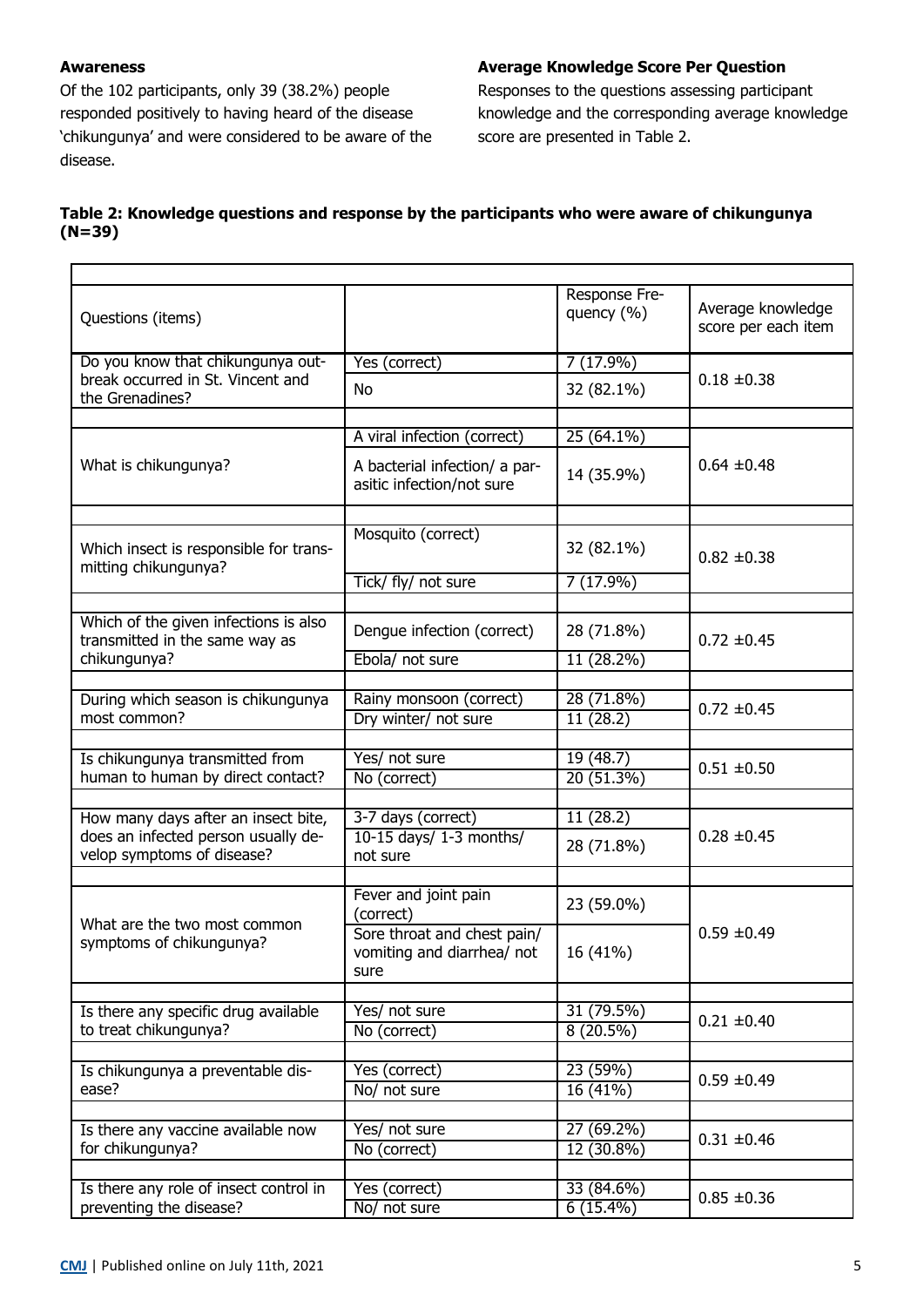Of the 12 questions, the highest scored (average knowledge score  $0.85 \pm 0.36$ ) question was on the role of insect control in preventing the disease whereas the least scored (average knowledge score of 0.18 ±0.38) question was on the outbreak of chikungunya in St. Vincent and the Grenadines.

# **Knowledge Scores of Participants**

On assessment of knowledge scores among 39 participants who were aware of the disease, the mean cumulative knowledge score was found to be 6.41

±2.90 (range: 0-10) out of 12. Table 3 depicts the association of both demographic characteristics of participants as well as their prior visits to tropical countries with their knowledge scores. Interestingly, three (gender, program enrolled and participant's region of origin) of four demographic characteristics had statistically significant association with the knowledge scores. The association between prior visits to tropical countries and knowledge scores was not statistically significant.

## **Table 3: Association demographic characteristics and prior visit of a tropical country with knowledge scores**

|                                                        |                        | Total participants<br>assessed for<br>knowledge score<br>$(N=39)$ | Knowledge score                                                                                       | P value            |
|--------------------------------------------------------|------------------------|-------------------------------------------------------------------|-------------------------------------------------------------------------------------------------------|--------------------|
| Age (Years)                                            |                        |                                                                   |                                                                                                       |                    |
|                                                        | $16 - 25$              | 27                                                                | $6.89 \pm 2.42$                                                                                       |                    |
|                                                        | $26 - 35$              | 11                                                                | $5.09 \pm 3.75$                                                                                       | 0.196 <sup>a</sup> |
|                                                        | $36 - 45$              | ī                                                                 | 8.00                                                                                                  |                    |
|                                                        | 46 or more             | $\overline{0}$                                                    |                                                                                                       |                    |
|                                                        |                        |                                                                   |                                                                                                       |                    |
| Gender                                                 | Male                   | $\overline{25}$                                                   |                                                                                                       |                    |
|                                                        |                        |                                                                   | $5.56 \pm 3.16$                                                                                       | $0.003^{b*}$       |
|                                                        | Female                 | 14                                                                | $7.93 \pm 1.54$                                                                                       |                    |
| Program currently<br>enrolled in                       | <b>MD</b><br><b>UG</b> | $\overline{20}$<br>19                                             | $5.20 \pm 3.35$<br>$7.68 \pm 1.63$                                                                    | $0.006^{b*}$       |
|                                                        |                        |                                                                   |                                                                                                       |                    |
| Participant's region<br>of origin                      |                        |                                                                   |                                                                                                       |                    |
|                                                        | <b>United States</b>   | $\overline{17}$                                                   | $4.88 \pm 3.08$                                                                                       | $0.003^{a*}$       |
|                                                        | Canada                 | $\overline{1}$                                                    | 1.00                                                                                                  |                    |
|                                                        | India                  | 14                                                                | $7.86 \pm 1.91$                                                                                       |                    |
|                                                        | Caribbean region       | 6                                                                 | 7.83                                                                                                  |                    |
|                                                        | Other                  | $\overline{1}$                                                    | 9.00                                                                                                  |                    |
|                                                        |                        |                                                                   |                                                                                                       |                    |
| Visit to a tropical<br>country before<br>coming to SVG |                        |                                                                   |                                                                                                       | $0.590^{b}$        |
|                                                        | <b>No</b>              | 15                                                                | $6.73 \pm 2.57$                                                                                       |                    |
|                                                        | Yes                    | 24                                                                | $6.21 \pm 3.13$                                                                                       |                    |
|                                                        |                        |                                                                   | MD: Desteuret Medicine: UC: Undeveysducte Diemedical Coienese: CVC: Coiet Vincent and the Cyonedines: |                    |

MD: Doctor of Medicine; UG: Undergraduate Biomedical Sciences; SVG: Saint Vincent and the Grenadines; a: One-way ANOVA, b: Independent sample t test, \*: P value significant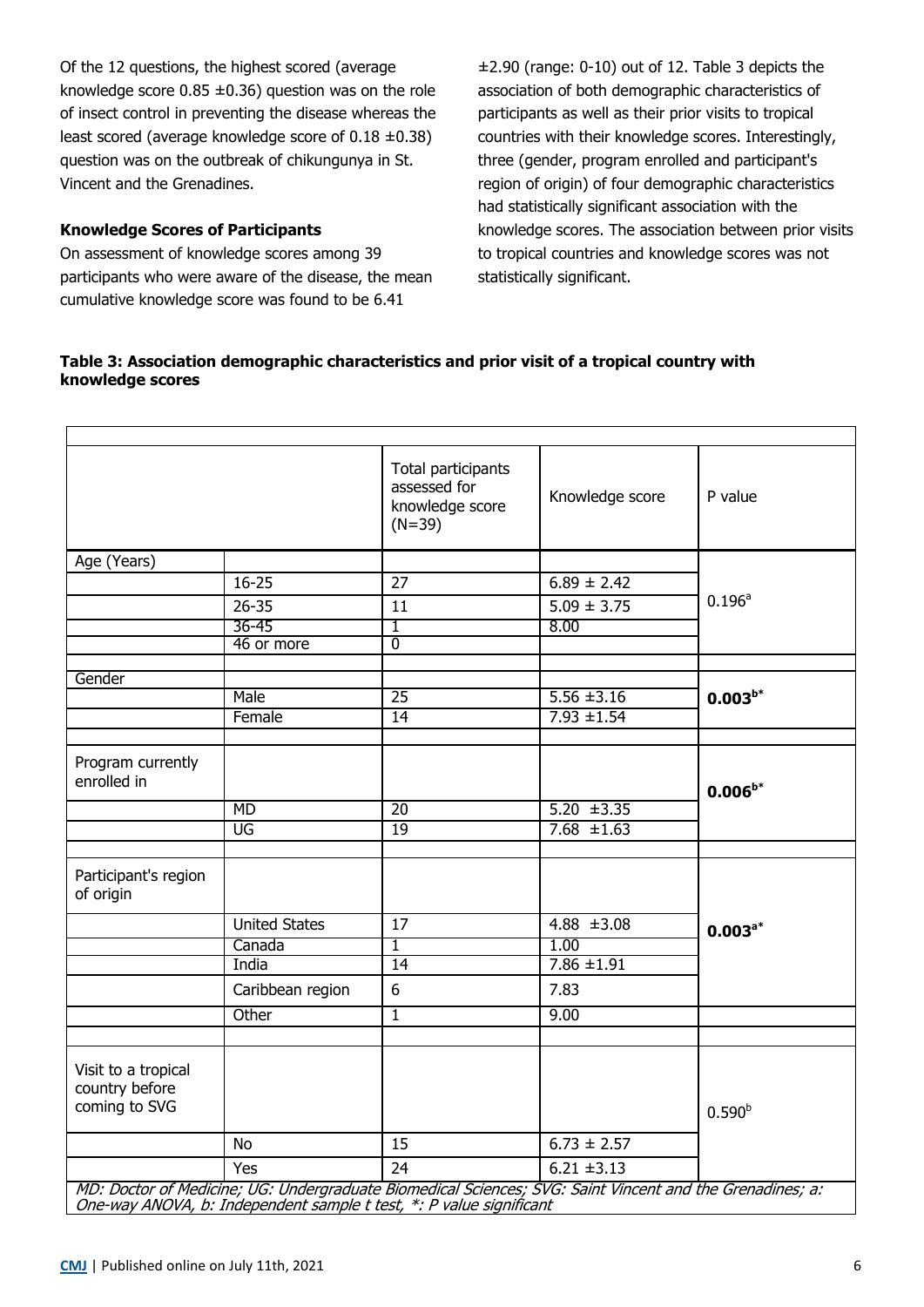## **Knowledge Level of Participants**

Of the 39 participants, 12 (30.77%) reported to have good knowledge, 11 (28.21%) fair knowledge and 16 (41.03%) reported to have poor knowledge.

# **Mosquito Avoidance and Control Practices Implemented by the Participants**

Of eight mosquito avoidance and control practices evaluated among 102 participants, two (1.96%) participants implemented none. Only 1 practice was used by seven (6.86%) participants, 2 practices by 13 (12.75%) participants, 3 practices by 20 (19.61%) participants, 4 practices by 24 (23.53%) participants, 5 practices by 18 (17.65%) participants, 6 practices by 13 (12.75%) participants, 7 practices by five (4.90%) participants and all 8 practices were used by none of them (Figure 2).

# **Figure 2: No. of mosquito avoidance and control practices implemented by the participants (N=102)**



Out of 102 participants, 79 (77.5%) covered water containers around their houses, 77 (75.49%) lived in a room with window screening, 69 (67.6%) eliminated standing water (pools of water) around their houses, 57 (55.9%) used insecticide sprays at their homes, 46 (45.1%) wore long sleeved clothes, 44 (43.1%) used insect repellants on their skin, 17 (16.7%) used coils to repel insects and 15 (14.71%) used bed nets. The mosquito avoidance and control practices implemented by the participants had no statistically

significant association with their awareness of chikungunya (Table 4).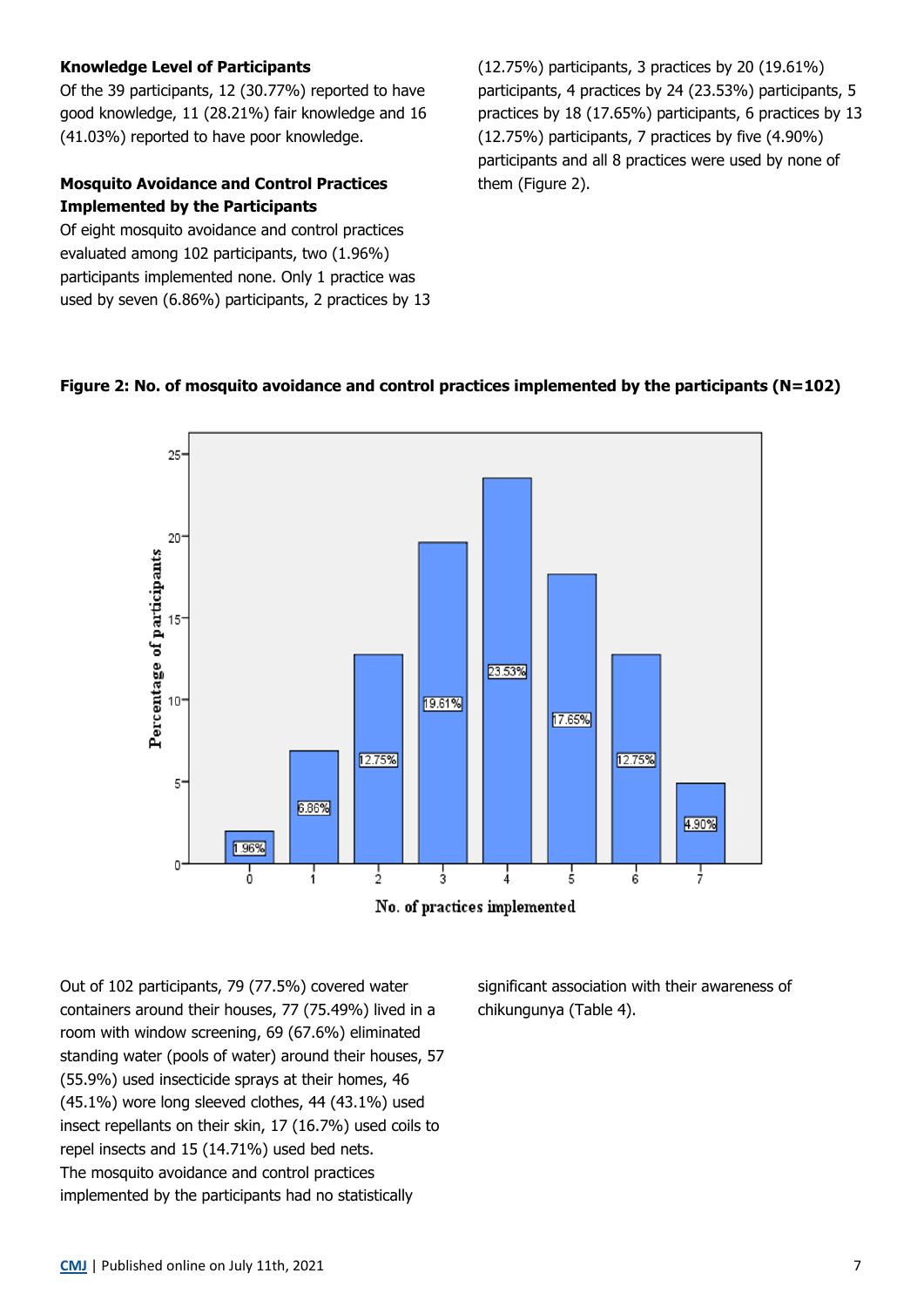# **Table 4: Association between mosquito avoidance and control practices and awareness of chikungunya**

| Mosquito avoidance and control<br>practices                              |           | Participants not aware of<br>chikungunya (N=63) | Participants aware of<br>chikungunya (N=39) | P value* |
|--------------------------------------------------------------------------|-----------|-------------------------------------------------|---------------------------------------------|----------|
| Do you live in a room with win-<br>dow screening?                        | <b>No</b> | 15                                              | 10                                          | 0.834    |
|                                                                          | Yes       | 48                                              | 29                                          |          |
|                                                                          |           |                                                 |                                             |          |
| Do you use a bed net?                                                    | <b>No</b> | 52                                              | 35                                          | 0.318    |
|                                                                          | Yes       | 11                                              | $\overline{4}$                              |          |
|                                                                          |           |                                                 |                                             |          |
| Do you use coils to repel insects?                                       | <b>No</b> | 56                                              | 29                                          | 0.056    |
|                                                                          | Yes       | $\overline{7}$                                  | 10                                          |          |
|                                                                          |           |                                                 |                                             |          |
| Do you use insect repellants on<br>your skin?                            | <b>No</b> | 33                                              | 25                                          | 0.245    |
|                                                                          | Yes       | 30                                              | 14                                          |          |
|                                                                          |           |                                                 |                                             |          |
| Do you eliminate standing water<br>(pool of water) around your<br>house? | <b>No</b> | 23                                              | 10                                          | 0.254    |
|                                                                          | Yes       | 40                                              | 29                                          |          |
|                                                                          |           |                                                 |                                             |          |
| Do you use long sleeved clothes?                                         | No        | 38                                              | 18                                          | 0.162    |
|                                                                          | Yes       | 25                                              | 21                                          |          |
|                                                                          |           |                                                 |                                             |          |
| Do you use insecticide sprays at<br>your home?                           | No        | 29                                              | 16                                          | 0.621    |
|                                                                          | Yes       | 34                                              | 23                                          |          |
|                                                                          |           |                                                 |                                             |          |
| Do you cover water containers<br>around your house?                      | No        | 23                                              | 12                                          | 0.553    |
|                                                                          | Yes       | 40                                              | 27                                          |          |
| *P value: based on Pearson Chi-Square test                               |           |                                                 |                                             |          |

 $\overline{a}$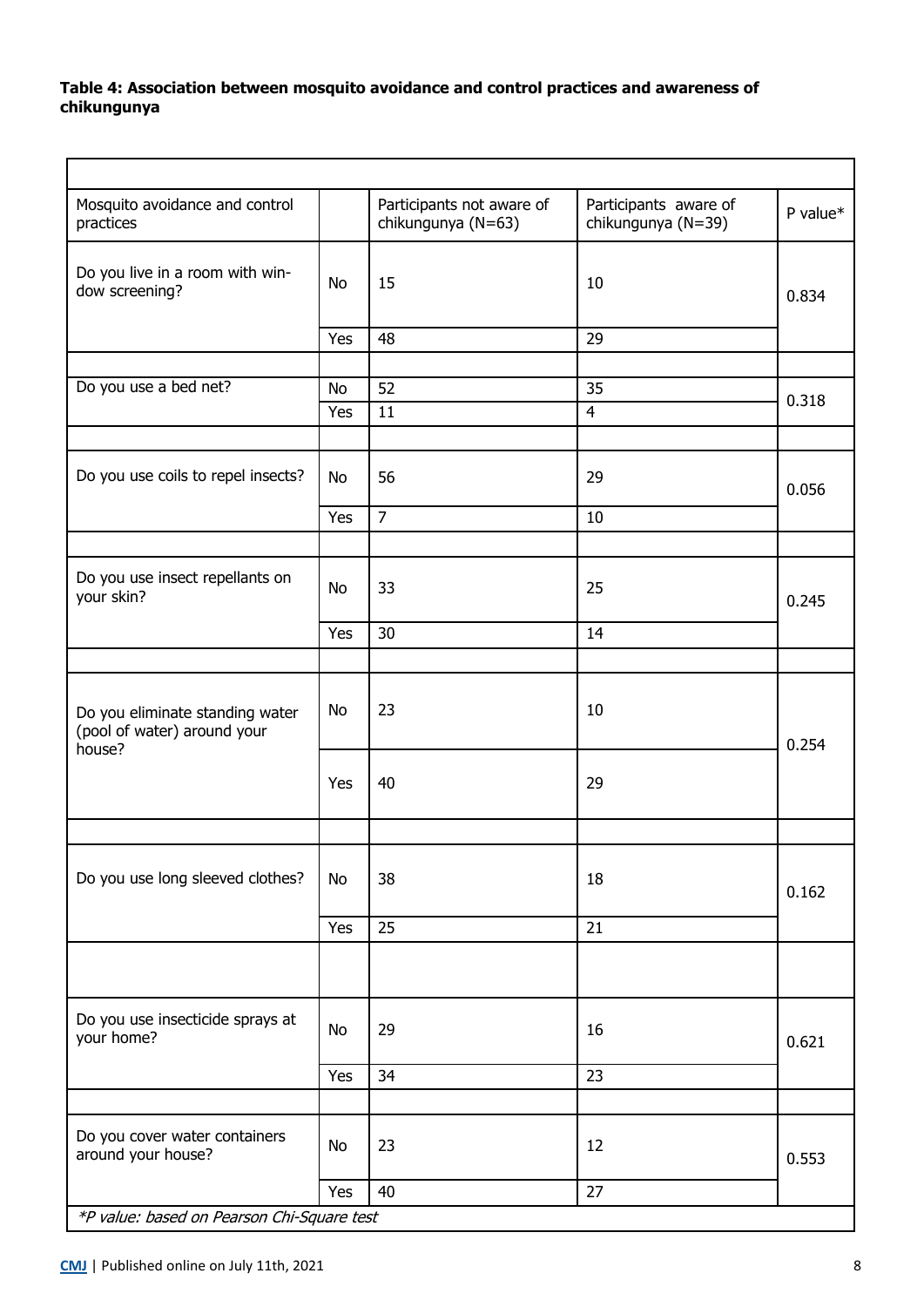# **Table 5: Association of mosquito avoidance and control practices with level of chikungunya knowledge (N=39)**

| Mosquito avoidance and control practices                    |           |                | Level of knowledge |                |               |
|-------------------------------------------------------------|-----------|----------------|--------------------|----------------|---------------|
|                                                             |           | Good           | Fair               | Poor           | $P$ value $*$ |
| Do you live in a room with window screening?                | No        | 3              | 3                  | $\overline{4}$ |               |
|                                                             | Yes       | 9              | 8                  | 12             | 0.989         |
|                                                             |           |                |                    |                |               |
| Do you use a bed net?                                       | <b>No</b> | 11             | 11                 | 13             | 0.278         |
|                                                             | Yes       | $\mathbf{1}$   | $\mathbf 0$        | $\overline{3}$ |               |
|                                                             |           |                |                    |                |               |
| Do you use coils to repel insects?                          | <b>No</b> | $\overline{7}$ | 8                  | 14             | 0.214         |
|                                                             | Yes       | 5              | $\overline{3}$     | $\overline{2}$ |               |
|                                                             |           |                |                    |                |               |
| Do you use insect repellants on your skin?                  | <b>No</b> | 8              | 5                  | 12             | 0.283         |
|                                                             | Yes       | $\overline{4}$ | 6                  | $\overline{4}$ |               |
|                                                             |           |                |                    |                |               |
| Do you eliminate standing water (pool of water) around your | <b>No</b> | $\mathbf{1}$   | $\overline{2}$     | $\overline{7}$ | 0.084         |
| house?                                                      | Yes       | 11             | $\overline{9}$     | 9              |               |
|                                                             |           |                |                    |                |               |
| Do you use long sleeved clothes?                            | <b>No</b> | $\overline{4}$ | 6                  | 8              | 0.549         |
|                                                             | Yes       | 8              | 5                  | 8              |               |
|                                                             |           |                |                    |                |               |
| Do you use insecticide sprays at your home?                 | <b>No</b> | 6              | 5                  | 5              | 0.571         |
|                                                             | Yes       | 6              | 6                  | 11             |               |
|                                                             |           |                |                    |                |               |
| Do you cover water containers around your house?            | <b>No</b> | $\overline{2}$ | $\overline{3}$     | $\overline{7}$ | 0.294         |
|                                                             |           | 10             | 8                  | 9              |               |
| *P value: based on Pearson Chi-Square test                  |           |                |                    |                |               |

# **DISCUSSION**

Chikungunya is considered a re-emerging viral disease. $9,20$  It has been of great concern in the Caribbean region since  $2013.<sup>9</sup>$  Therefore, for prevention and control, having knowledge of the disease is very important for new students admitted to a medical University located in the Caribbean region that has experienced outbreaks of chikungunya in the past.

This study revealed that only 38.2% (39) of the participants were aware of the disease before coming to St. Vincent and the Grenadines. Our observation is much lower than the findings (56.7-82.6%) of similar

**[CMJ](http://www.caribbeanmedicaljournal.org)** | Published online on July 11th, 2021 9

studies previously conducted in Pakistan.<sup>19,21</sup> The discrepancy is most likely due to the involvement, in previous studies, of study participants who had already been engaged in medical education or practice which may have provided them an opportunity to familiarize with the disease. The lack of awareness of chikungunya seen in a large proportion of new students in this study is alarming and suggests that the majority of participants might put themselves at risk of acquiring the infection during their education on the island. Based on this finding, providing appropriate health education about chikungunya and other vector-borne diseases such as dengue and Zika for newly admitted students before or immediately after their arrival to medical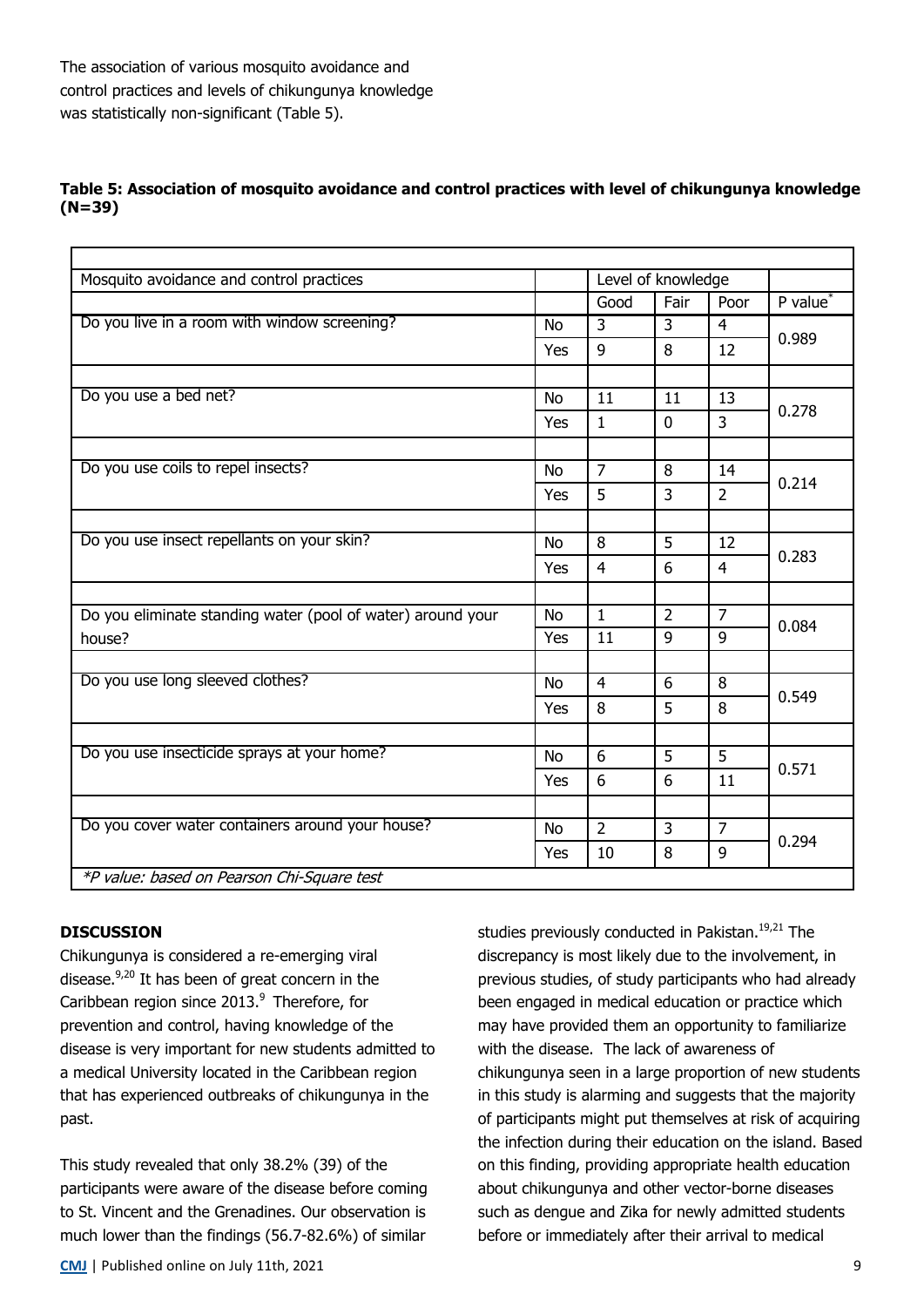schools located in the Caribbean should be prioritized. Educational classes can be provided to new students via in-person lectures immediately after their arrival to the Island. Educational materials about those diseases can also be incorporated into the website of medical schools/universities. Students should also be encouraged to follow the guidelines provided by standard agencies such as the WHO and CDC.

On evaluation of responses to the 12 questions assessing knowledge of the participants in this study, average knowledge score per item (question) varied. The variations in the rate of responses to various questions used for scoring knowledge were also observed by previous studies.<sup>19,22</sup> After assessment of knowledge scores of 39 participants who were aware of chikungunya in the present study, the mean cumulative knowledge score was found to be 6.41 ±2.90 (range: 0 -10) out of 12. Regarding the level of their knowledge about chikungunya, only 30.77% (12) had good knowledge whereas 28.21% (11) had fair knowledge and 41.03% (16), poor knowledge. Our data are comparable to the findings of Mallhi et al who observed that the proportion of participants with good knowledge was 31% (99), while 36.4% (116) and 32.6% (104) respondents had fair and poor knowledge respectively.<sup>19</sup>

In this study, three demographic characters (gender, program enrolled and participant's region of origin) had statistically significant association with the knowledge score. The exact reason for association between gender and knowledge (p=0.003) score remains unclear. However, the association of the knowledge score with the latter two is most likely due to the following reason. Most of the undergraduate (UG) students at TMSU were from the Caribbean and India. Previous outbreaks have been reported from both of these places. $9-11,23$ Therefore, those students might have been familiar with the disease in the past and have shown higher knowledge scores than the MD students in this study. On the other hand, age of the participants and their prior visit to tropical countries had no significant association with the knowledge scores.

Since there is no licensed vaccine to protect against chikungunya virus infection, the only strategy to control or prevent the transmission of chikungunya virus as recommended by the WHO is taking steps to avoid mosquito bites and control of mosquitoes.<sup>24</sup> Mosquito bites can be avoided by having secure screens/nets on

windows and doors to keep mosquitoes out, using mosquito nets to protect babies, the elderly and others who may rest during the day, using mosquito coils and electric vapor mats during the daytime to prevent mosquito bites, applying mosquito repellents to exposed parts of the body and wearing long-sleeved shirts and long trousers. $24$  Vector control, which is regarded as one of the important strategies to interrupt or reduce transmission, is commonly achieved by the use of chemical insecticides (such as for indoor sprays and thermal fogging) that may eliminate adult mosquitoes and by the elimination of breeding sites of mosquitoes (such as by removing standing water around the house, covering containers around the house, removing, disposing, burying or burning of all unused tins, cans, jars, bottles, tires, coconut shells and husks and other items that can collect and hold water and keeping tires, metal boxes, discarded appliances, sinks, basins, cement tanks, pots and parts of other items in industrial and commercial premises in sheltered areas protected from rainfall).

On evaluation of eight of the recommended mosquito avoidance and control practices among the participants in this study, it was observed that 1.96% (2) of the participants used none of the practices whereas others were quite variable in their implementation patterns. None of the participants used all eight practices. Although the current study noted no statistically significant association of these practices with the awareness of chikungunya or with the level of knowledge among the participants, they should still be encouraged to implement as many practices as possible to protect themselves from infection.

In the past, Caribbean countries have experienced outbreaks of not only chikungunya, but also other vector-borne diseases such as Zika and dengue.<sup>25,26</sup> One suspected and two laboratory-confirmed cases of Zika in pregnant women were reported to PAHO by the Saint Vincent and the Grenadines in  $2016$ .<sup>11</sup> However, unlike the Zika virus, dengue is considered endemic in Saint Vincent and the Grenadines.<sup>27</sup> The annual average number of dengue fever cases in the country over a period of 7 years until 2019 was 15. However, the country experienced an outbreak of dengue in 2020 and recorded 514 laboratory confirmed cases.<sup>28</sup> Since Zika and dengue are also transmitted by the same species of mosquito (Aedes aegypti and Aedes albopictus) that transmit chikungunya, these diseases can also be prevented and controlled by the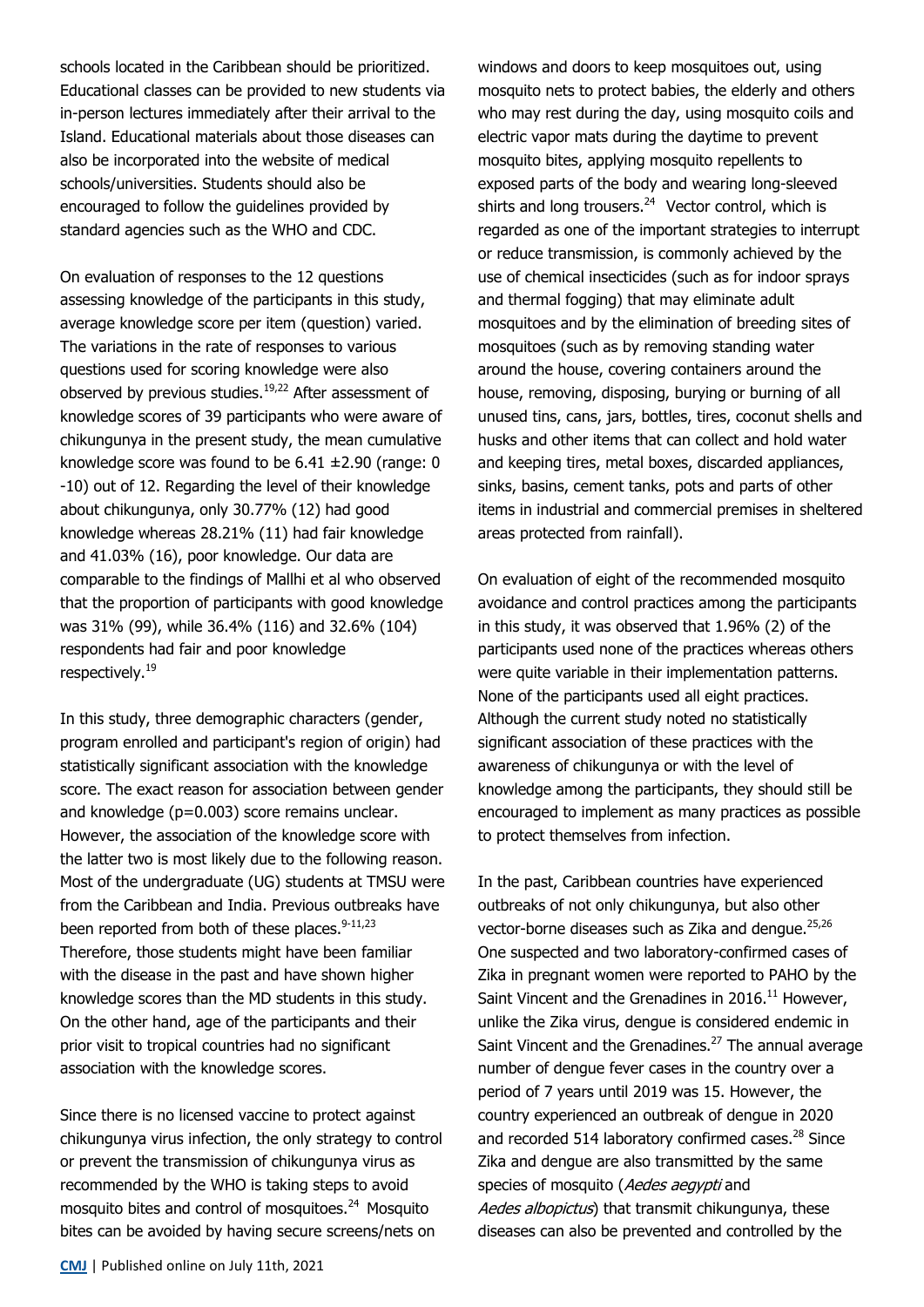implementation of the strategies used for prevention and control of chikungunya. The government of St. Vincent and Grenadines has been implementing 1) Integrated Vector Control Strategies (IVC) such as source reduction strategies including increased fogging, the clearing of river mouths and debushing and 2) health promotion activities, with the engagement of communities, churches and other non-governmental organizations to control vector-borne diseases in the country.<sup>28</sup>

Our study had a few limitations. It did not include a control group of participants (such as students previously enrolled at the institution) to compare the awareness and knowledge level of the study participants. This study also did not evaluate participants' prior travel clinic consultation before arrival to the island. Furthermore, it did not assess whether the participants were staying in rental apartments, school dormitories or any other accommodation facilities.

To the best of our knowledge, this is the first study assessing the knowledge of chikungunya and pattern of implementation of mosquito avoidance and control practices among newly admitted students at an offshore medical university in the Caribbean. We hope that the findings of our study will be useful to 1) the prospective students (such as the ones from United States and Canada who plan to move to Caribbean for their studies) and the general public to increase their awareness and promote their personal protection and 2) the medical universities in the Caribbean that may require baseline data to implement a program to educate their newly admitted students about vectorborne diseases.

## **CONCLUSION**

Knowledge of chikungunya among newly admitted students at TMSU was not adequate. However, the implementation pattern of recommended mosquito avoidance and control practices varied among them. In the future, newly admitted students should be educated about this disease before or immediately after their arrival to the island. Further, they should be encouraged to practice as many of the recommended strategies as possible to avoid mosquito bites and to control mosquito vectors. These strategies will not only prevent them from contracting the chikungunya virus, but also from contracting other mosquito-borne diseases such as dengue and Zika.

**Ethical Approval statement**: Ethical approval to conduct this study was obtained from the research committee of TMSU.

**Conflict of Interest statement**: None **Informed Consent statement**: The purpose of study was explained to all participants and written informed consent was obtained from each of them.

**Funding statement:** No sources of funding to declare **Author Contributions:** Hari P. Nepal and Wezenet Tewodros conceived the design of the study. Hari P. Nepal, Amanda Evans, Leoncio Diaz and Rama Paudel took part in data acquisition, processing and analysis. Hari P. Nepal and Rama Paudel prepared the manuscript. All authors critically reviewed the manuscript during preparation and approved the final version.

# **REFERENCES**

- 1. Caglioti C, Lalle E, Castilletti C, Carletti F, Capobianchi MR, Bordi L. Chikungunya virus infection: an overview. New Microbiol. 2013; 36:211-2
- 2. Pan American Health Organization (PAHO). Fact Sheet. Chikungunya. Available from: https:// www.paho.org/hq/index.php? option=com\_content&view=article&id=8303:2013 hoja-informativachikungunya&Itemid=40023&lang=en [Accessed on November 28, 2018]
- 3. World Health Organization (WHO). Chikungunya. Available from: http://www.who.int/emergencies/ diseases/chikungunya/en/ [Accessed on November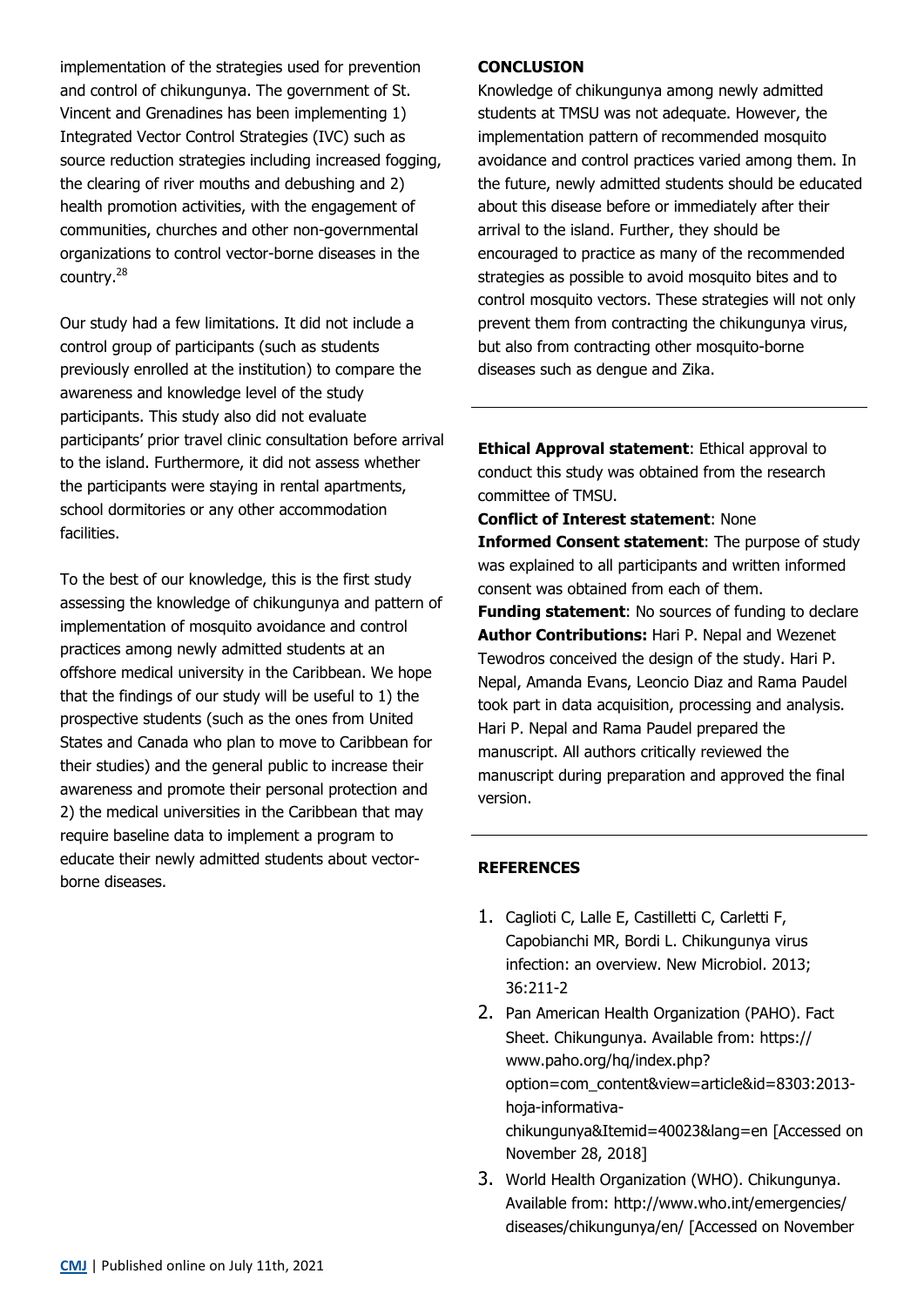28, 2018]

- 4. Centers for Disease Control and Prevention (CDC). Chikungunya virus. Available from: https:// www.cdc.gov/chikungunya/ [Accessed on November 10, 2018]
- 5. Van Bortel W, Dorleans F, Rosine J, BlateauA, Rousset D, Matheus S, et al. Chikungunya outbreak in the Caribbean region, December 2013 to March 2014, and the significance for Europe. Euro Surveill. 2014; 19(13): pii=20759.
- 6. Burt FJ, Rolph MS, Rulli NE, Mahalingam S, Heise MT. Chikungunya: a re-emerging virus. Lancet. 2012; 379(2): 662–71.
- 7. World Health Organization (WHO). Chikungunya. Available from: http://www.who.int/news-room/fact -sheets/detail/chikungunya [Accessed on November 28, 2018]
- 8. Nasci RS. Movement of chikungunya virus into the Western hemisphere. Emerg Infect Dis. 2014; 20 (8):1394–5.
- 9. Morrison TE. Reemergence of chikungunya virus. J Virol. 2014; 18 (2); 11644–7.
- 10.Pan American Health Organization (PAHO). Ministers of health of the Americas agree to strengthen actions to prevent vector-borne diseases. Available from: https://www.paho.org/hq/ index.php? option=com\_content&view=article&id=14681:minis ters-of-health-of-the-americas-agree-to-strengthenactions-to-prevent-vector-bornediseases&Itemid=1926&lang=en [Accessed on November 28, 2018]
- 11.Pan American Health Organization (PAHO). Zikaepidemiological report: Saint Vincent and the Grenadines. Available from: https://www.paho.org/ hq/dmdocuments/2017/2017-phe-zika-situationreport-svg.pdf [Accessed on November 28, 2018]
- 12.Pan American Health Organization (PAHO). Chikungunya: a new virus in the region of the Americas. Available from: https://www.paho.org/ hq/index.php? option=com\_content&view=article&id=9724:2014 chikungunya-un-nuevo-virus-en-la-region-de-lasamericas&Itemid=135&lang=en [Accessed on November 28, 2018]
- 13.Renault P, Josseran L, Pierre V. Chikungunya related fatality rates, Mauritius, India, and Reunion Island. Emerging Infect Dis. 2008; 14(8):1327.
- 14.Couturier E, Guillemin F, Mura M, Leon L, Virion

JM, Letort MJ, et al. Impaired quality of life after chikungunya virus infection: a 2-year follow-up study. Rheumatology (Oxford). 2012; 51(7):1315– 22.

- 15.Schilte C , Staikowsky F, Couderc T, Madec Y, Carpentier F, Kassab S, et al. Chikungunya virusassociated long-term arthralgia: a 36-month prospective longitudinal study. PLoS Negl Trop Dis. 2013; 7(3):e2137.
- 16.Centers for Disease Control & Prevention (CDC). Chikungunya: Vector Surveillance and Control in the United States. Available from: https:// www.cdc.gov/chikungunya/pdfs/FINAL-CHIKV-Vector-Surveillance-Control-US05152015.pdf [Accessed on November 28, 2018]
- 17.Omodior O, Pennington-Gray L, Holland S, Thapa B, Kiousis S. Chikungunya disease awareness among US travelers to Caribbean destinations. Int J Travel Med Global Health. 2017; 5(1):20–7.
- 18.Trinity Medical Sciences University. About Trinity Medical Sciences University. Available from: http:// dev.trinitymsu.org/overview/ [Accessed on November 28, 2018]
- 19.Mallhi TH, Khan YH, Tanveer N, Bukhsh A, Khan AH, Aftab RA, et al. Awareness and knowledge of chikungunya infection following its outbreak in Pakistan among health care students and professionals: a nationwide survey. PeerJ. 2018: DOI 10.7717/peerj.5481
- 20.Paul BJ, Sadanand S. Chikungunya infection: a reemerging epidemic. Rheumatol Ther. 2018; 5:317– 26.
- 21.Mansoor1 VB, Ahmed U, Jahanzaib M, Ali Z, Saeed HA, Hassan F. An assessment of knowledge of chikungunya fever among the postgraduate trainees, medical officers and private general practitioners of Islamabad, Rawalpindi and Wah. Ann Pak Inst Med Sci. 2017; 13(2):155-9.
- 22. Jawed S , Khaliq S, Abid M, Shaikh JR , Salam O, Abid Z. Knowledge of chikungunya fever among medical students of Jinnah Sindh Medical University, Karachi, Pakistan. Cureus 2018; 10(8): e3179. DOI 10.7759/cureus.3179
- 23.Kalantri SP, Joshi R, Riley LW. Chikungunya epidemic: an Indian perspective. Natl Med J India. 2006; 19(6):315-22.
- 24.World Health Organization (WHO), Regional Office for South-East Asia. Guidelines for prevention and control of chikungunya fever. 2009.